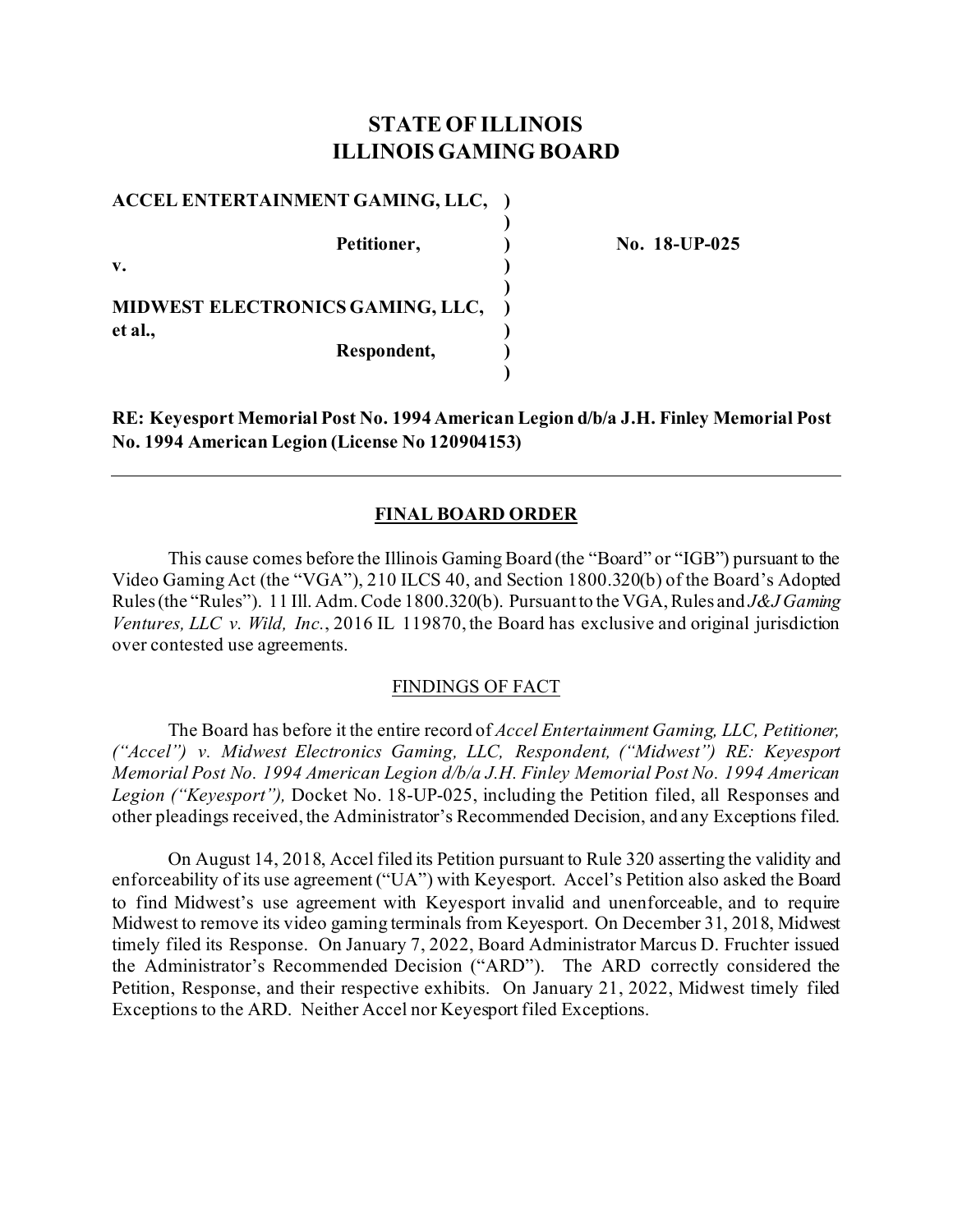## CONCLUSIONS OF LAW

Contrary to the claims in Midwest's Response and Exceptions, the Board has not deprived Midwest of due process, ignored evidence, applied its rules retroactively, or exceeded its jurisdiction. In *Wild*, the Illinois Supreme Court recognized that there is no common law right to profit from gambling, the VGA which legalized video gaming is an exception to the general prohibition on gambling, the Board has original and exclusive jurisdiction over use agreements, and by "legalizing the use of video gaming terminals for commercial gambling purposes, the legislature enacted a comprehensive statutory scheme, *creating rights and duties that have no counterpart in common law or equity.*" *Wild* at ¶ 32 (emphasis added).

The ARD accurately expressed the Board's policy preference to promote a level playing field between licensed establishments and licensed terminal operators in matters of UA renewals and terminations. It also correctly determined the Board's inquiry under Rule  $320(b)(1)(D)$  is whether the renewal provision in the Midwest/Keyesport UA "poses such obstacles against nonrenewal, or confusion about the procedures for non-renewal, as to constitute an undue burden on the licensed video gaming location that has entered into the provision." 11 Ill. Admin. Code 1800.320(b)(1)(D). The ARD rightly found that, on its face, the non-renewal provision (Paragraph 15) of the Midwest/Keyesport UA imposes such obstacles against non-renewal as to constitute an undue burden on Keyesport to terminate under Rule 320(b)(1)(D).

Therefore, after careful review and consideration of the entire record, the Board hereby:

- (1) Adopts the Administrator's Recommended Decision;
- (2) Finds that Accel proved its August 14, 2018 Petition by clear and convincing evidence;
- (3) Orders Midwest to remove its video gaming terminals from Keyesport within 30 calendar days of the entry of the final Order.

Board Rules do not allow or require any motion or request for reconsideration. This is a final order subject to judicial review under the Administrative Review Law pursuant to 230 ILCS 10/17.1.

# **VOTED THIS THE TENTH DAY OF MARCH, 2022**





Anthony Garcia Marc Bell





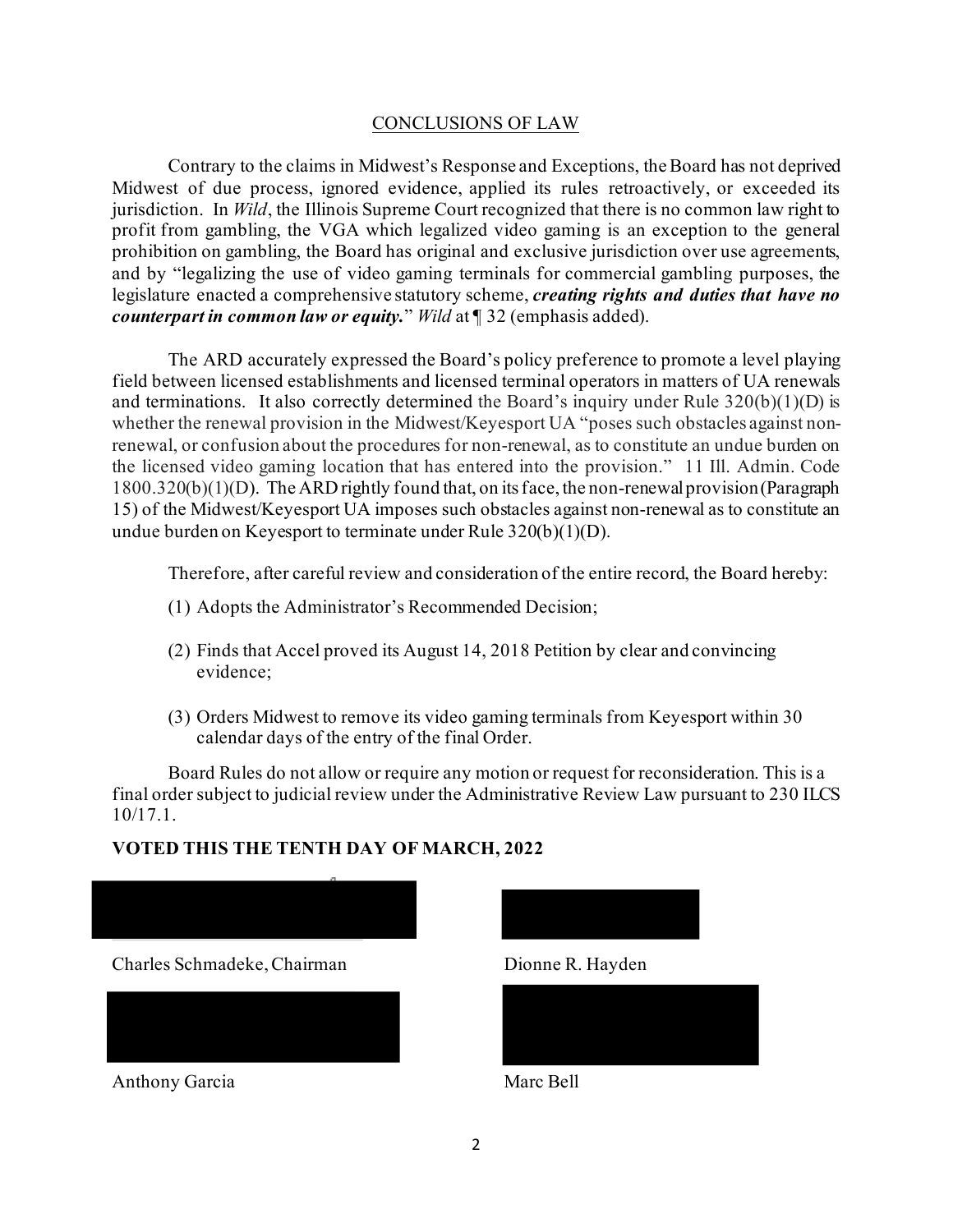The following is a list of all parties of record to *Accel Entertainment Gaming, LLC, Petitioner, ("Accel") v. Midwest Electronics Gaming, LLC, Respondent, ("Midwest") RE: Keyesport Memorial Post No. 1994 American Legion d/b/a J.H. Finley Memorial Post No. 1994 American Legion ("Keyesport"),* Docket No. 18-UP-025. Pursuant to Board Rules 1800.320(b)(2)(A), 1800.320(b)(12), 1800.320 (b)(13), and 1800.140, this Final Order is being served via e-mail and becomes effective upon such service.

Addresses of the Parties:

Accel Entertainment Gaming, LLC Derek Harmer [DerekH@accelentertainment.com](mailto:DerekH@accelentertainment.com) 140 Tower Road Burr Ridge, IL 60527

Attorney for Accel Entertainment Gaming, LLC Jim Pellum [JimP@accelentertainment.com](mailto:JimP@accelentertainment.com) 140 Tower Road Burr Ridge, IL 60527

Attorney for Midwest Electronics Gaming, LLC Jim Murphy [jmurphy@clarkhill.com](mailto:jmurphy@clarkhill.com) Clark Hill 130 E. Randolph St., 39th Fl. Chicago, IL 60601

Midwest Electronics Gaming, LLC Tim Jones [Tim@Midwest.bz](mailto:Tim@Midwest.bz) 601 N. Main St. Ellsworth, IL 61737

J.H. Finley Memorial Post No. 1994 American Legion c/o [americanlegionpost1994@frontier.com](mailto:americanlegionpost1994@frontier.com) [, keyesportlegion@gmail.com](mailto:keyesportlegion@gmail.com) 1121 Mulberry Street Keyesport, IL 62253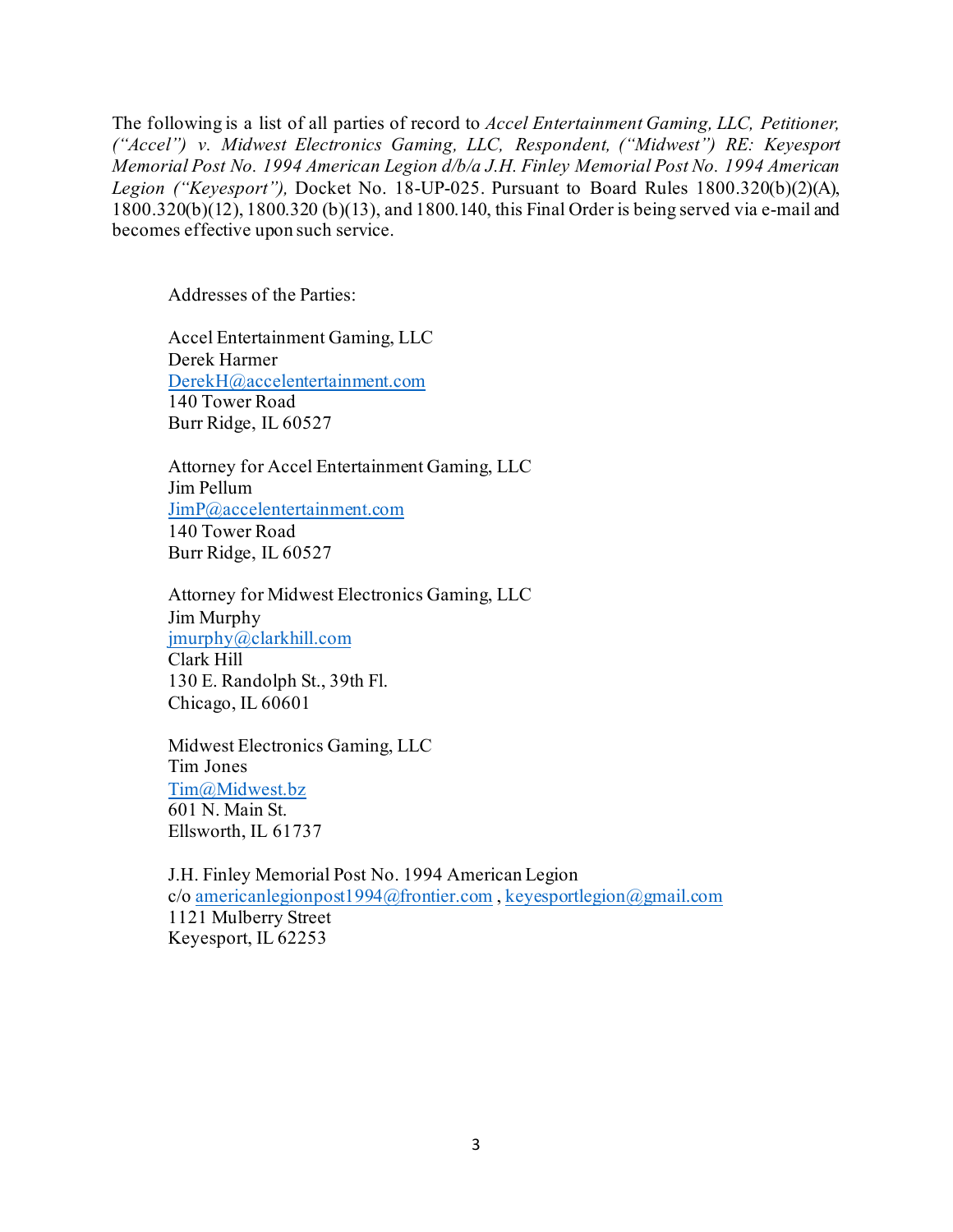# **STATE OF ILLINOIS ILLINOIS GAMING BOARD**

| ACCEL ENTERTAINMENT GAMING, LLC,        |  |
|-----------------------------------------|--|
| Petitioner,<br>$\mathbf{v}$ .           |  |
| <b>MIDWEST ELECTRONICS GAMING, LLC,</b> |  |
| et al.,<br>Respondent,                  |  |

**No. 18-UP-025** 

**RE: Keyesport Memorial Post No. 1994 American Legion d/b/a J.H. Finley Memorial Post No. 1994 American Legion (License No #120904153)** 

## **ADMINISTRATOR'S RECOMMENDED DECISION**

This dispute comes before the Illinois Gaming Board (the "Board" or "IGB") under Section 1800.320(b) of the Board's Adopted Rules (the "Rules"). 11 Ill. Adm. Code 1800.320(b). This Recommendation issues under Rule 320(b)(6). 11 Ill. Adm. Code 1800.320(b)(6).

Petitioner Accel Entertainment Gaming, LLC ("Accel") asks the Board to: (1) find that Accel's February 8, 2018 Use Agreement ("UA") with Keyesport Memorial Post No. 1994 American Legion d/b/a J.H. Finley Memorial Post No. 1994 American Legion ("Finley") is valid for placement and operation of video gaming terminals ("VGTs"); (2) find that the initial term of Midwest Electronics Gaming, LLC's ("Midwest") UA with Finley ended on September 17, 2018; and (3) require Midwest to remove its VGTs from Finley.

After consideration of the parties' submissions, I recommend the Board grant Accel's Petition and require Midwest to remove its VGTs from Finley within 30 calendar days of the entry of a final Board Order in this matter.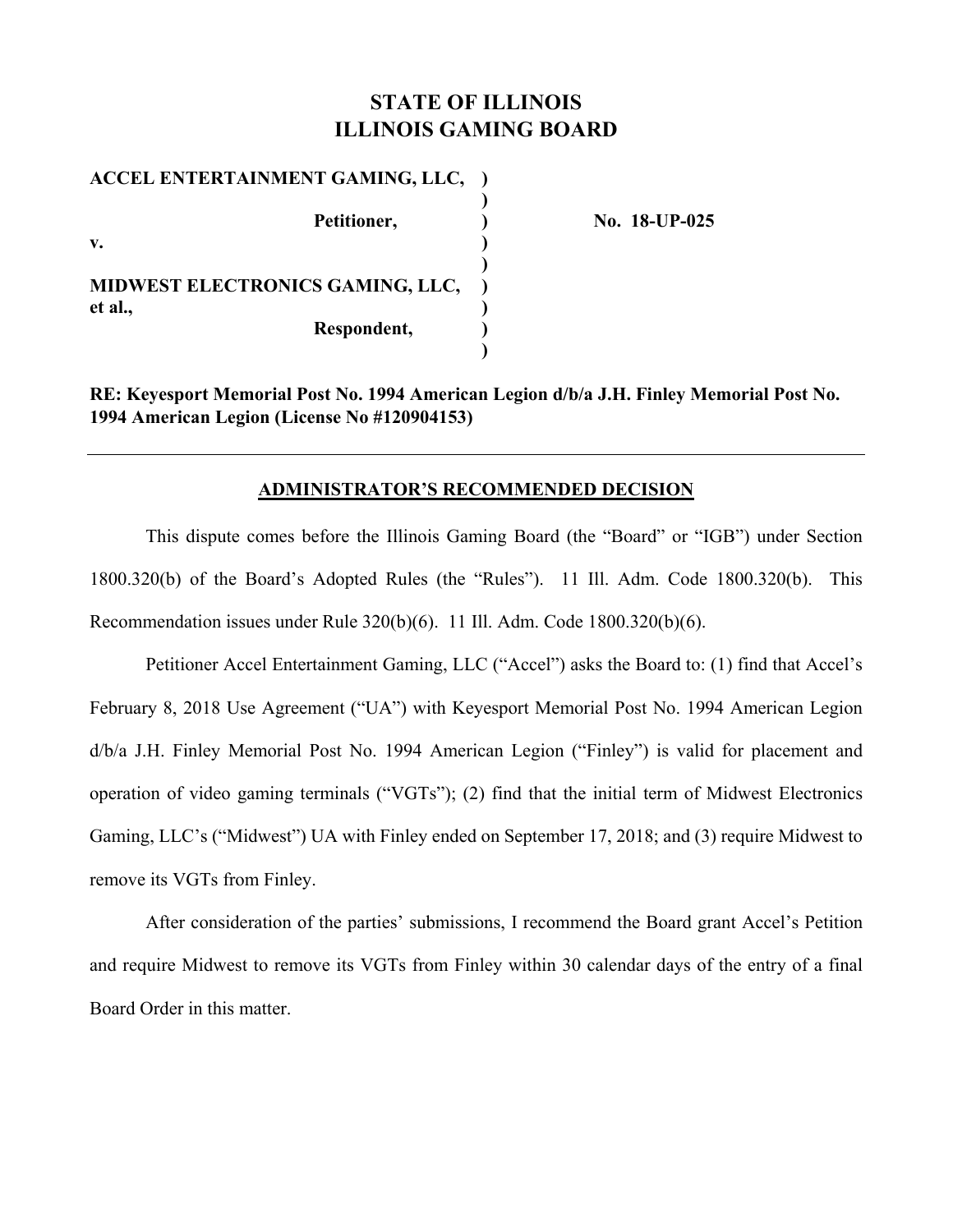### **I. JURISDICTION**

The Video Gaming Act (the "VGA") confers jurisdiction and authority upon the Board to supervise all video gaming operations in Illinois. 230 ILCS 40/78; *J&J Gaming Ventures, LLC v. Wild, Inc.*, 2016 IL 119870  $\P$  3, 39-40. The Board has all powers necessary and proper to effectively execute the VGA, including authority to adopt regulations for the purpose of administering the VGA and "provide for the prevention of practices detrimental to the public interest and for the best interests of video gaming." *Wild*, 2016 IL 119879 ¶ 3*.* The VGA provides "a comprehensive statutory scheme that vests jurisdiction over video gaming operations" with the Board. *Id.* ¶ 42. "By legalizing the use of video gaming terminals for commercial gambling purposes, the legislature enacted a comprehensive statutory scheme, creating rights and duties that have no counterpart in common law or equity." *Id.* ¶ 32. The Board's broad authority over all aspects of video gaming includes the "exclusive, original jurisdiction" to determine the validity and enforceability of agreements that "purport to control placement and operation of video gaming terminals." *Id*; *see also* 11 Ill. Adm. Code 1800.320(b)(1).

#### **II. RELEVANT BACKGROUND**

On October 4, 2012, location licensee Finley entered into a UA with licensed terminal operator Midwest. The parties' UA gave Midwest the exclusive right to place and operate VGTs in Finley for five years from and after the date of commencement of video gaming at Finley. The UA further provided that it "shall automatically be renewed for a period of five (5) years…unless [Midwest] is notified in writing by [Finley] through the United States Postal Service by certified mail, return receipt requested and such written notice from [Finley] is received by [Midwest] not more than 90 days and not less than 60 days prior to the expiration of the Initial Term of [Finley's] intent to terminate this Agreement." On September 17, 2013, video gaming went live at Finley and the parties' UA commenced. The five-year anniversary of the commencement of video gaming at Finley under the Midwest/Finley UA is September 17, 2018.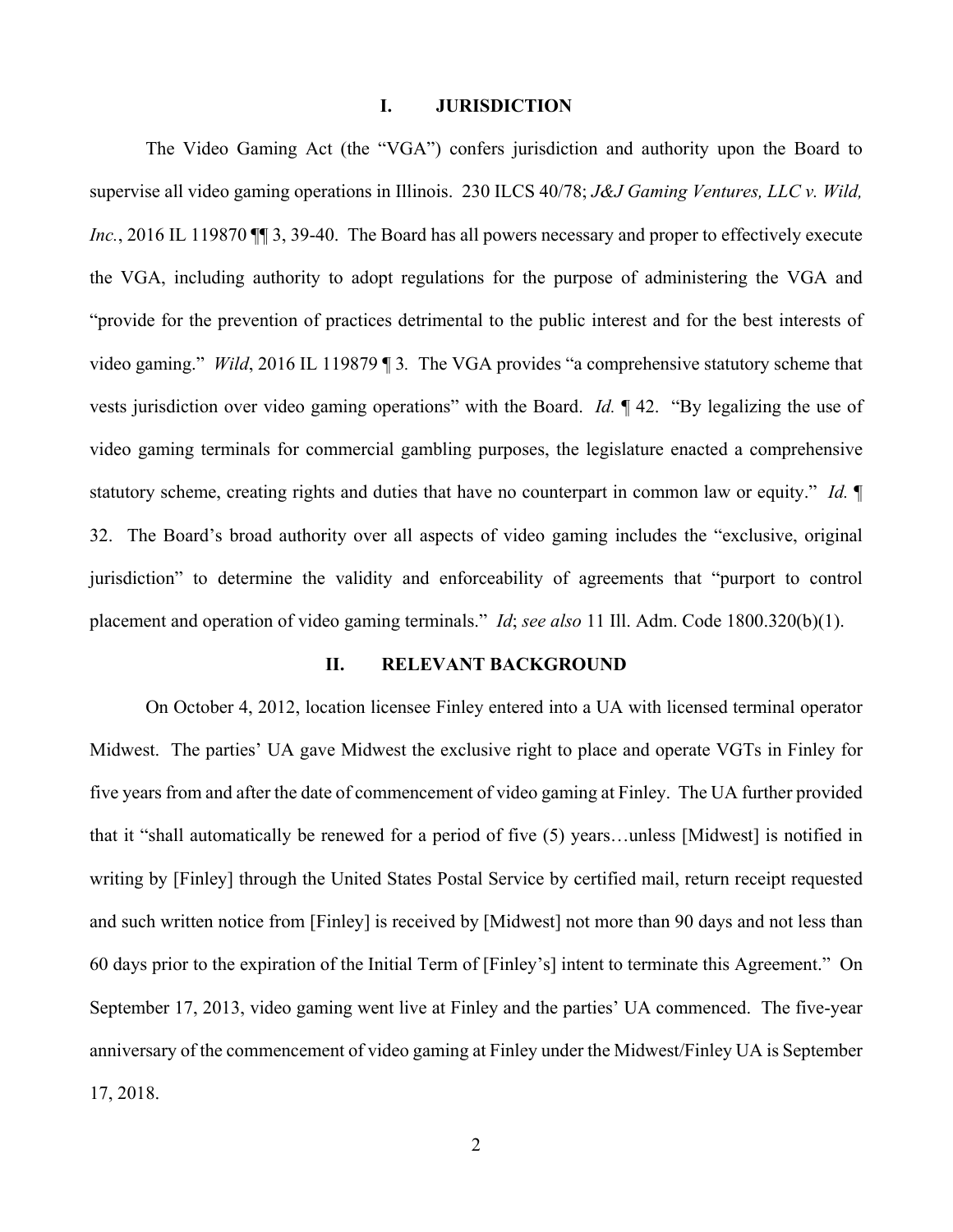The UA imposed certain hurdles for Finley to clear before it could non-renew or terminate the UA and engage a different terminal operator. Specifically, paragraph 15 provided that if Finley notified Midwest of its intent to non-renew because of a competing offer from a different terminal operator, Finley "shall provide a complete copy of said written offer," Midwest will have thirty days to match the competing offer, and Finley shall withdraw its non-renewal notice.

On February 8, 2018, Accel and Finley signed an agreement to place Accel's VGTs in Finley upon termination of the Midwest/Finley UA. On June 22, 2018, Finley sent notice to Midwest of its intent to terminate and non-renew their UA effective September 17, 2018. Midwest received Finley's notice on June 25, 2018. Midwest rejected Finley's notice, asserting that Finley failed to comply with the UA's non-renewal provisions. On or about July 13, 2018, Midwest informed Finley that its June 22, 2018 "letter does not meet the requirements set forth in Article 15 of our contract dated 10/04/2012, therefore, [Midwest] will not be removing its VGT's or other necessary equipment from [Finley]." Accel filed this Petition on August 14, 2018.

### **III. DISCUSSION**

 Accel asserts that Finley properly terminated its UA with Midwest, effective September 17, 2018. Midwest disagrees and responds that: (1) the Board lacks jurisdiction over this matter; (2) Finley failed to properly terminate its agreement with Midwest; and (3) Finley's failure to properly terminate the UA resulted in an automatic renewal of the UA for an additional five-year period through September 17, 2023. The parties' respective arguments are addressed below.

#### **A. Midwest's Jurisdictional Challenge**

Midwest first contends that the Board lacks jurisdiction over this dispute. Midwest is wrong and ignores the Board's exclusive authority to resolve this matter under the VGA, Board Rules, and binding Illinois Supreme Court precedent. Our analysis begins by recognizing the well-settled principle that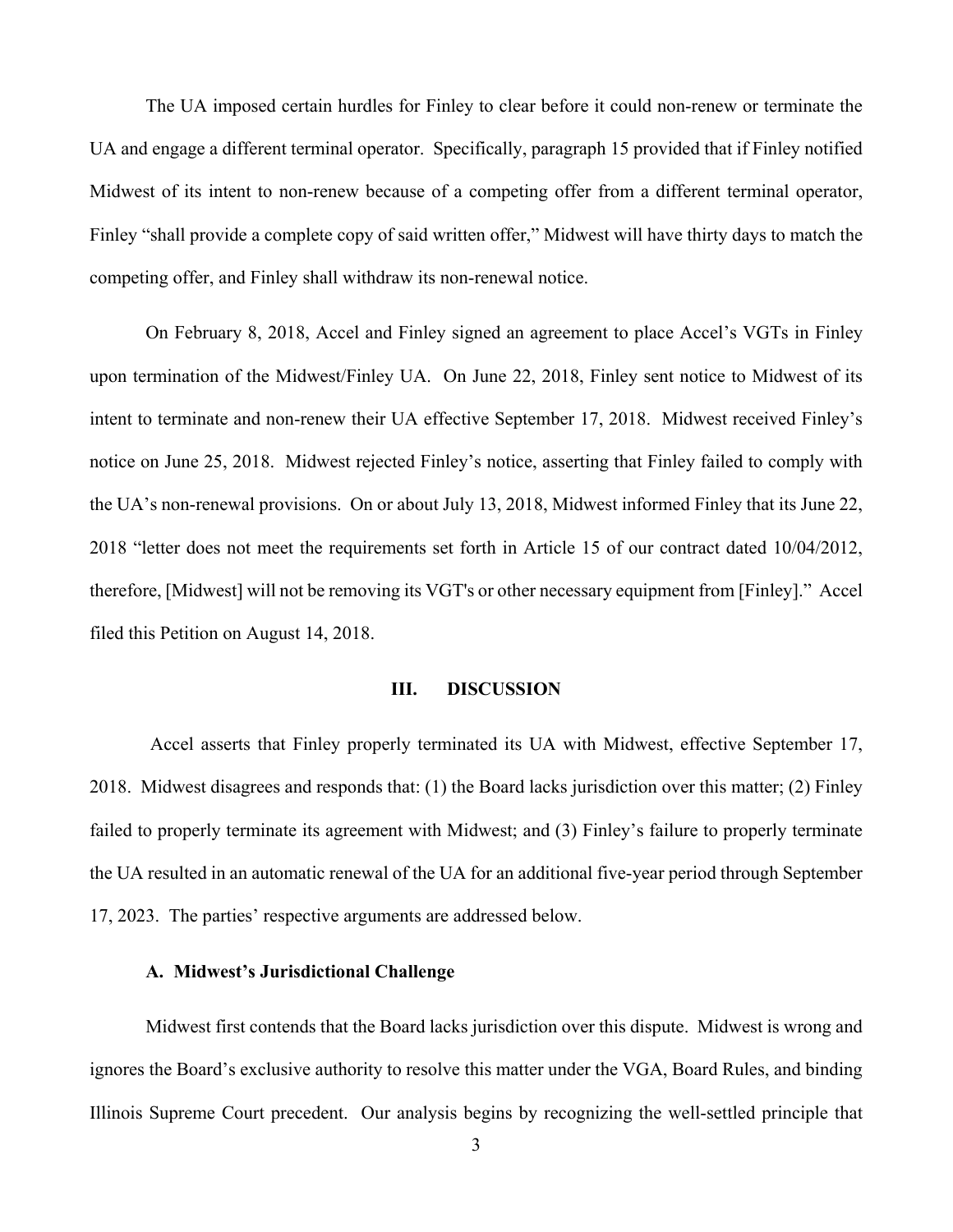there is no Illinois common law right to engage in or profit from gambling through contract or otherwise. *E.g., Wild*, 2016 IL 119870 ¶ 26 (internal citations omitted). The VGA, "which legalized the use of video gaming terminals under certain limited circumstances, is an exception to the general prohibition against gambling." *Id.* The Illinois Supreme Court made clear in *Wild* that the Board has exclusive, original jurisdiction to determine the validity and enforceability of any agreements that purport to control placement and operation of VGTs in Illinois. *Id.* ¶ 42.

 VGTs may be placed only in a licensed establishment that has entered into a written "use agreement" with a licensed terminal operator. 230 ILCS 40/25(e). A use agreement is a contract between a licensed terminal operator and a licensed establishment that provides the terms and conditions for placing and operating VGTs at that establishment. 11 Ill. Adm. Code 1800.110. The Board's Rules establish minimum standards for use agreements. 11 Ill. Adm. Code 1800.320. Among other things, and relevant to this dispute, Video Gaming Rule 320(b)(1)(D) expressly provides the Board with the authority to decide whether a renewal provision in a use agreement "poses such obstacles against nonrenewal, or confusion for non-renewal, as to constitute an undue burden" on a licensed establishment. 11 Ill. Adm. Code 1800.320(b)(1)(D). Thus, and contrary to Midwest's assertion, the Board has exclusive jurisdiction to decide this Petition.

#### **B. The Midwest/Finley Use Agreement**

Having disposed of Midwest's jurisdictional challenge, we next address whether the non-renewal provisions of the Midwest/Finley UA constitute an undue burden on Finley under Rule 320(b)(1)(D). The Board expressed a policy preference to promote a level playing field between licensed establishments and licensed terminal operators in matters of UA renewals and terminations when it adopted Rule  $320(b)(1)(D)$ . Rule  $320(b)(1)(D)$  and the policy it articulates flow directly from the Board's statutory authority over video gaming and to issue rules to "prevent practices detrimental to the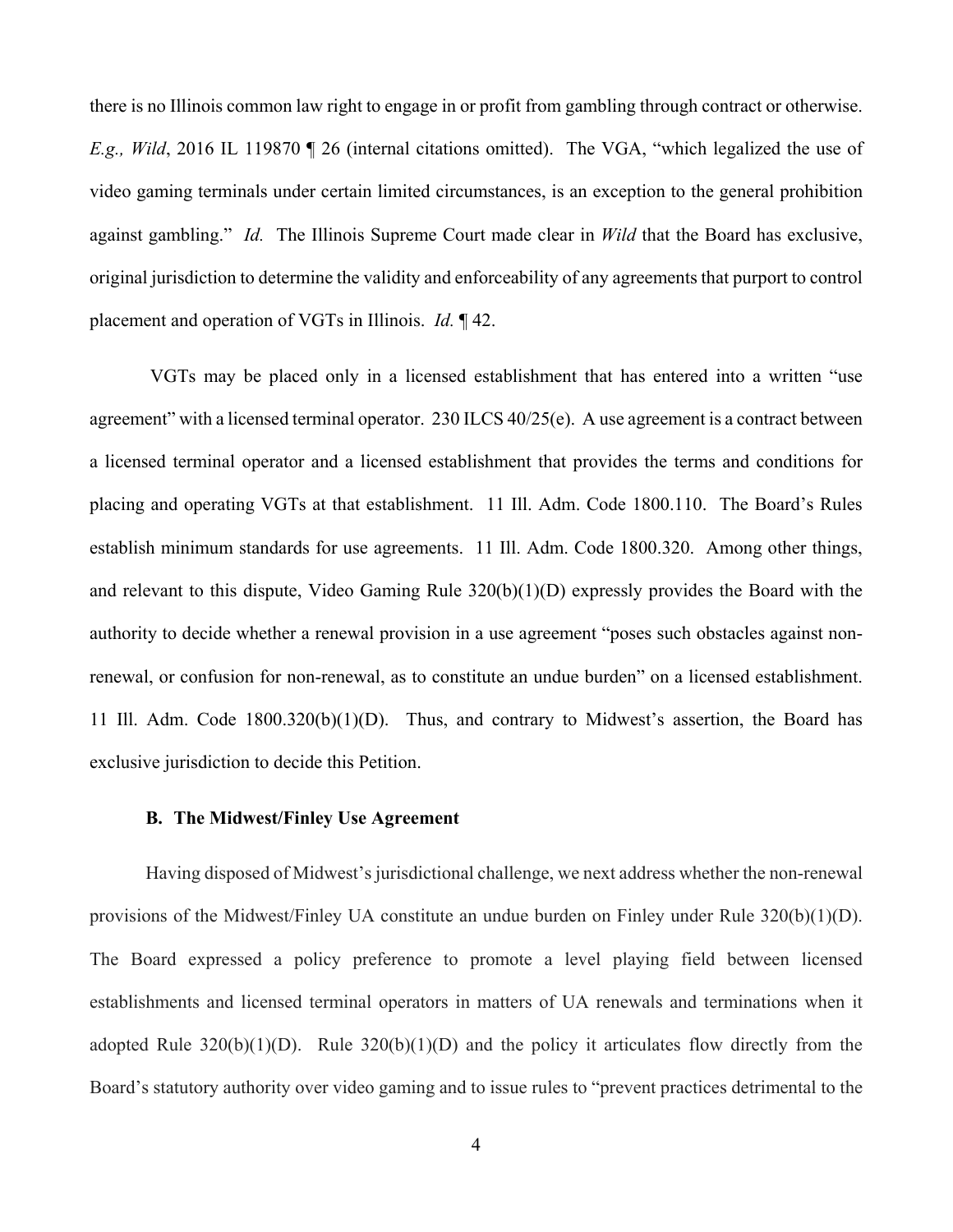public interest and promote the best interests of video gaming." 230 ILCS 40/78(a)(3); *cf. Windy City Promotions, LLC v. Illinois Gaming Board,* 87 N.E.3d 915 at 922 (affirming the Board's authority to adopt interpretive rules).

The Board's inquiry under Rule  $320(b)(1)(D)$  is whether the renewal provision in the Midwest/Finley UA "poses such obstacles against non-renewal, or confusion about the procedures for non-renewal, as to constitute an undue burden on the licensed video gaming location that has entered into the provision." 11 Ill. Admin. Code 1800.320(b)(1)(D). First, there is no dispute that Finley delivered its June 22, 2018 non-renewal notice to Midwest "not more than 90 days and not less than 60 days prior" to September 17, 2018 as required by the Midwest/Finley UA. As such, the only dispute here is whether Finley failed to comply with paragraph 15, and if so, whether that failure precludes Finley from terminating the UA. Paragraph 15 states in its entirety:

> In the event that Establishment notifies Terminal Operator that Establishment will not renew this Agreement, at the expiration of its term according to the requirements in Section 14 and such non-renewal is a result of a competing offer from another entity or individual to provide VGTs similar in form or function to the VGTs provided by Terminal Operator, Establishment shall provide a complete copy of said written competing offer that must include all terms (specifically including, but not limited to, game manufacturer, game program version, cabinet specifications, any item(s), game(s) and/or term(s) that are perceived by Establishment to be an improvement as compared to the items, games and terms provided by Terminal Operator, name of proposed new terminal operator and principal owner, name of the person who provided a representative of Establishment with the competing offer, the date a representative of Establishment was initially solicited by a representative of the proposed new terminal operator and the date the competing offer was provided to a representative of Establishment) to Terminal Operator attached to the notice of non-renewal from Establishment. Terminal Operator shall have thirty (30) days from receipt of notice of non-renewal, as per the terms of Section 14, to match the material terms of any competing offer in form and function and Establishment shall withdraw its notice of non-renewal. This Agreement shall continue in full force and effect if Terminal Operator files suit or pursues arbitration to determine the validity of a competing offer received by Terminal Operator.

This paragraph—which Midwest authored—mandates Finley to provide such robust and specific information as to effectively bar Finley's ability to end the parties' UA. Midwest created a labyrinth that trapped Finley in this contract with the above paragraph. Midwest argues that to comply with this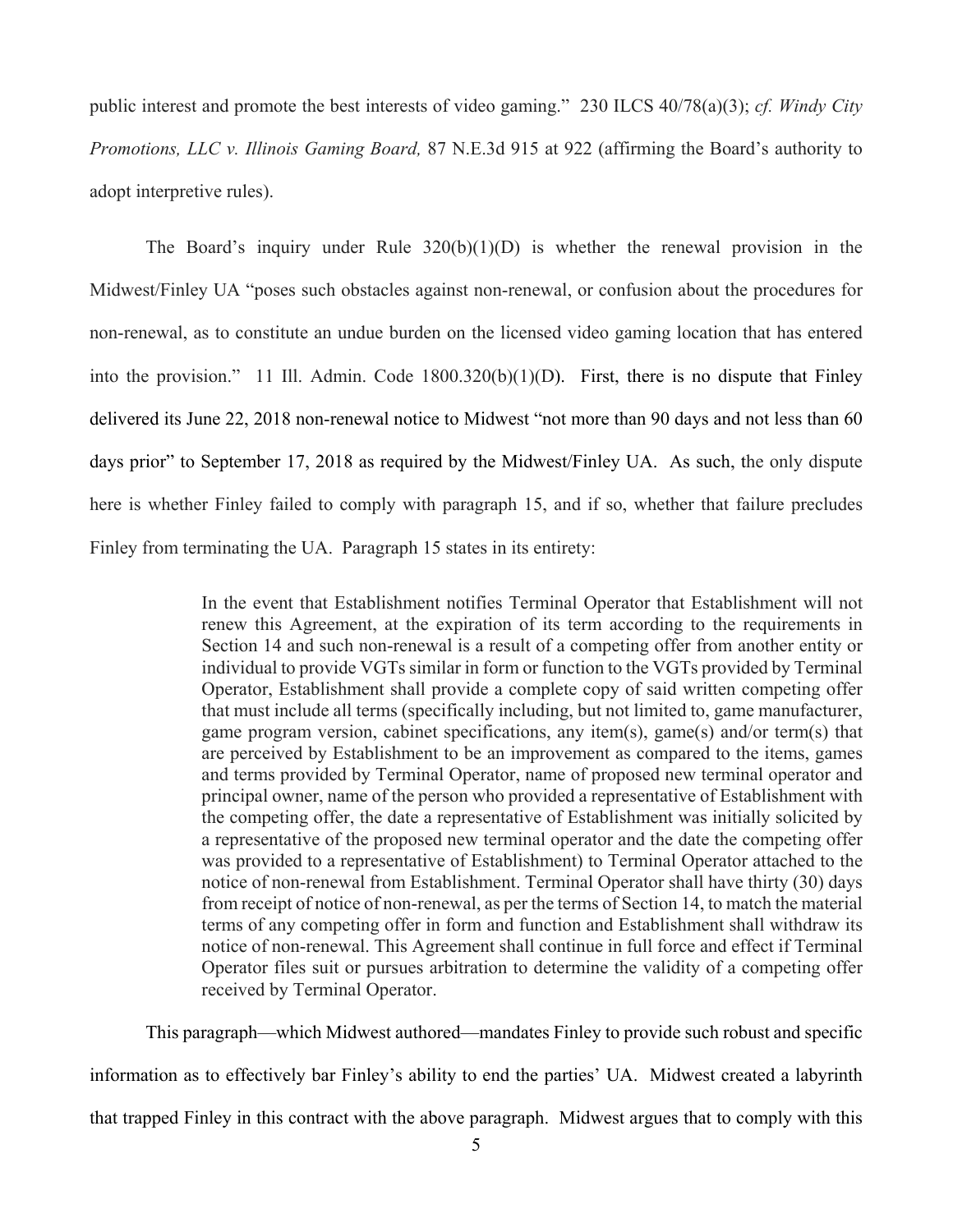provision Finley merely needed to take the "simple step" of identifying "material terms of any competing offer, and if [Finley] received a competing written offer, send the specific terms…and a copy of that written offer with the notice." (Respondent's Brief, ¶ 5.)

However, Finley's path out of this contractual maze is not as simple or straightforward as Midwest portrays. In fact, the UA demands that Finley produce a burdensome list of detailed information for Midwest's approval. Specifically, paragraph 15 provides that for Finley to successfully submit a "complete copy of said written competing offer [from Accel]" Finley "must include all terms (specifically including, **but not limited to**, game manufacturer, game program version, cabinet specifications, any item(s), game(s) and/or term(s) that are perceived by Establishment to be an improvement as compared to the items, games and terms provided by Terminal Operator, name of proposed new terminal operator and principal owner, name of the person who provided a representative of Establishment with the competing offer, the date a representative of Establishment was initially solicited by a representative of the proposed new terminal operator and the date the competing offer was provided to a representative of Establishment)…." (Emphasis added.)

The level of unacceptable specificity Finley must provide is almost unattainable even if the Board does not consider the open-ended discretion given Midwest to evaluate the completeness of Finley's termination notice. For example, paragraph 15 requires Finley to identify the date it was solicited by its would-be terminal operator. In other words, if Finley received a call from a potential terminal operator it bears a burden to record the date of the call because at some time in the future *if* Finley wishes to pursue a UA with that terminal operator it is required to provide Midwest with the date of that initial solicitation. Additionally, if Midwest employs the "but not limited to" language in paragraph 15 it could, at its sole discretion, find any copy of a written competing offer deficient. For example, the above requires the date a representative of Finley was initially solicited but does not specify the medium of the solicitation. Midwest, at its sole discretion, could reject Finley's submission of a written competing offer